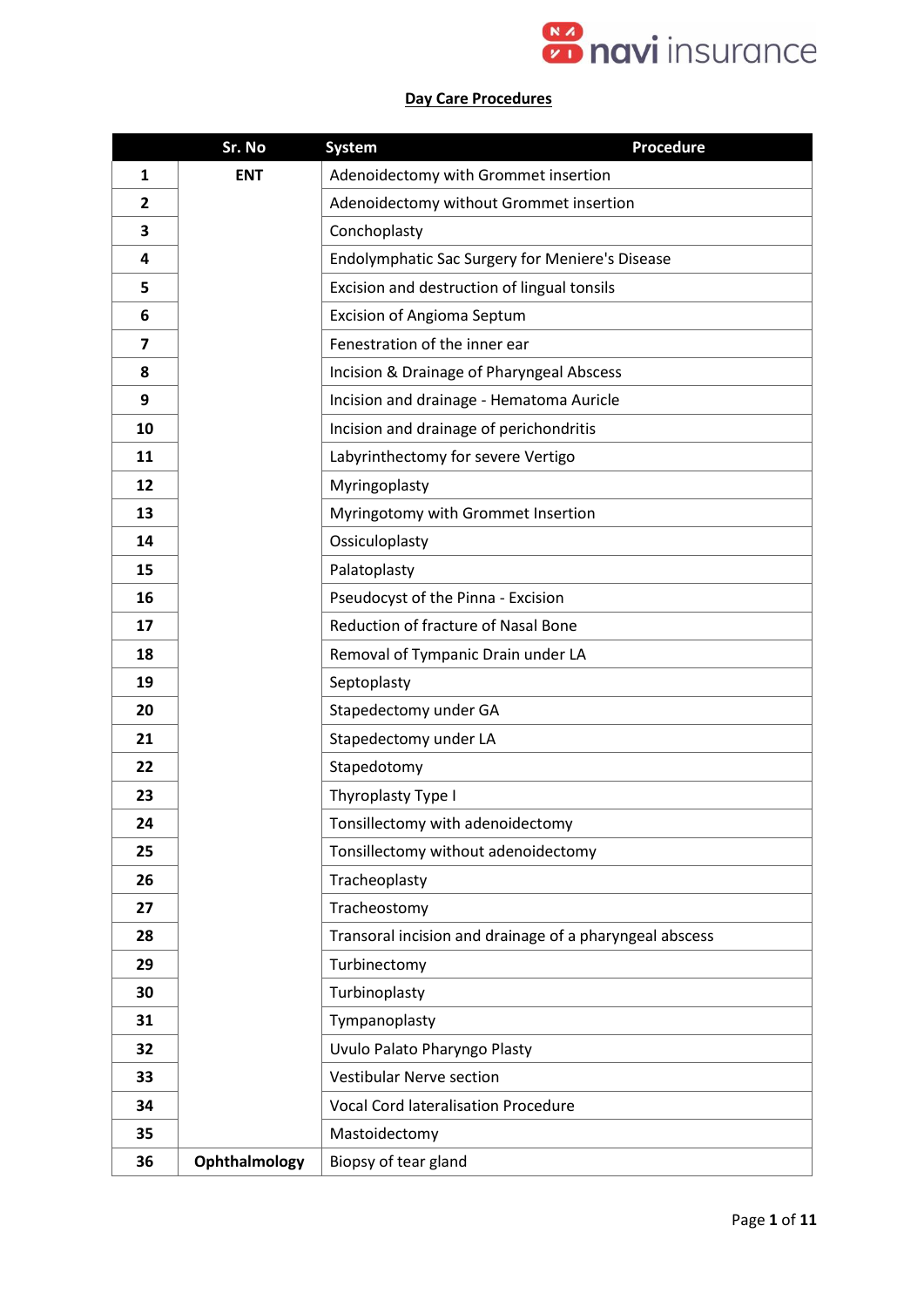

| 37 |                 | Corrective surgery of blepharoptosis                          |
|----|-----------------|---------------------------------------------------------------|
| 38 |                 | Corrective surgery of the entropion and ectropion             |
| 39 |                 | Excision and destruction of the diseased tissue of the eyelid |
| 40 |                 | Incision of diseased eyelids                                  |
| 41 |                 | Incision of tear glands                                       |
| 42 |                 | Incision of the cornea                                        |
| 43 |                 | Operation on the canthus and epicanthus                       |
| 44 |                 | Operations for pterygium                                      |
| 45 |                 | Removal of foreign body from eye                              |
| 46 |                 | Surgery for cataract                                          |
| 47 |                 | Treatment of retinal lesion                                   |
| 48 |                 | Other operation on the tear ducts                             |
| 49 |                 | Other operations on the cornea                                |
| 50 |                 | <b>Enucleation of Eye Without Implant</b>                     |
| 51 |                 | Dacryocystorhinostomy for Various Lesions of Lacrimal Gland   |
| 52 | <b>Oncology</b> | 2D Radiotherapy                                               |
| 53 |                 | 3D Brachytherapy                                              |
| 54 |                 | 3D Conformal Radiotherapy                                     |
| 55 |                 | Adjuvant chemotherapy                                         |
| 56 |                 | Adjuvant Radiotherapy                                         |
| 57 |                 | Afterloading Catheter Brachytherapy                           |
| 58 |                 | <b>CCRT-Concurrent Chemo + RT</b>                             |
| 59 |                 | Conditioning Radiothearpy for BMT                             |
| 60 |                 | Consolidation chemotherapy                                    |
| 61 |                 | Continuous Infusional Chemotherapy                            |
| 62 |                 | <b>Electron Therapy</b>                                       |
| 63 |                 | External mould Brachytherapy                                  |
| 64 |                 | <b>Extracorporeal Irradiation of Blood Products</b>           |
| 65 |                 | Extracorporeal Irradiation to the Homologous Bone grafts      |
| 66 |                 | <b>FSRT-Fractionated SRT</b>                                  |
| 67 |                 | Gamma knife SRS                                               |
| 68 |                 | HBI-Hemibody Radiotherapy                                     |
| 69 |                 | HDR Brachytherapy                                             |
| 70 |                 | <b>Helical Tomotherapy</b>                                    |
| 71 |                 | <b>IGRT- Image Guided Radiotherapy</b>                        |
| 72 |                 | Implant Brachytherapy                                         |
| 73 |                 | <b>IMRT-DMLC</b>                                              |
| 74 |                 | <b>IMRT-Step &amp; Shoot</b>                                  |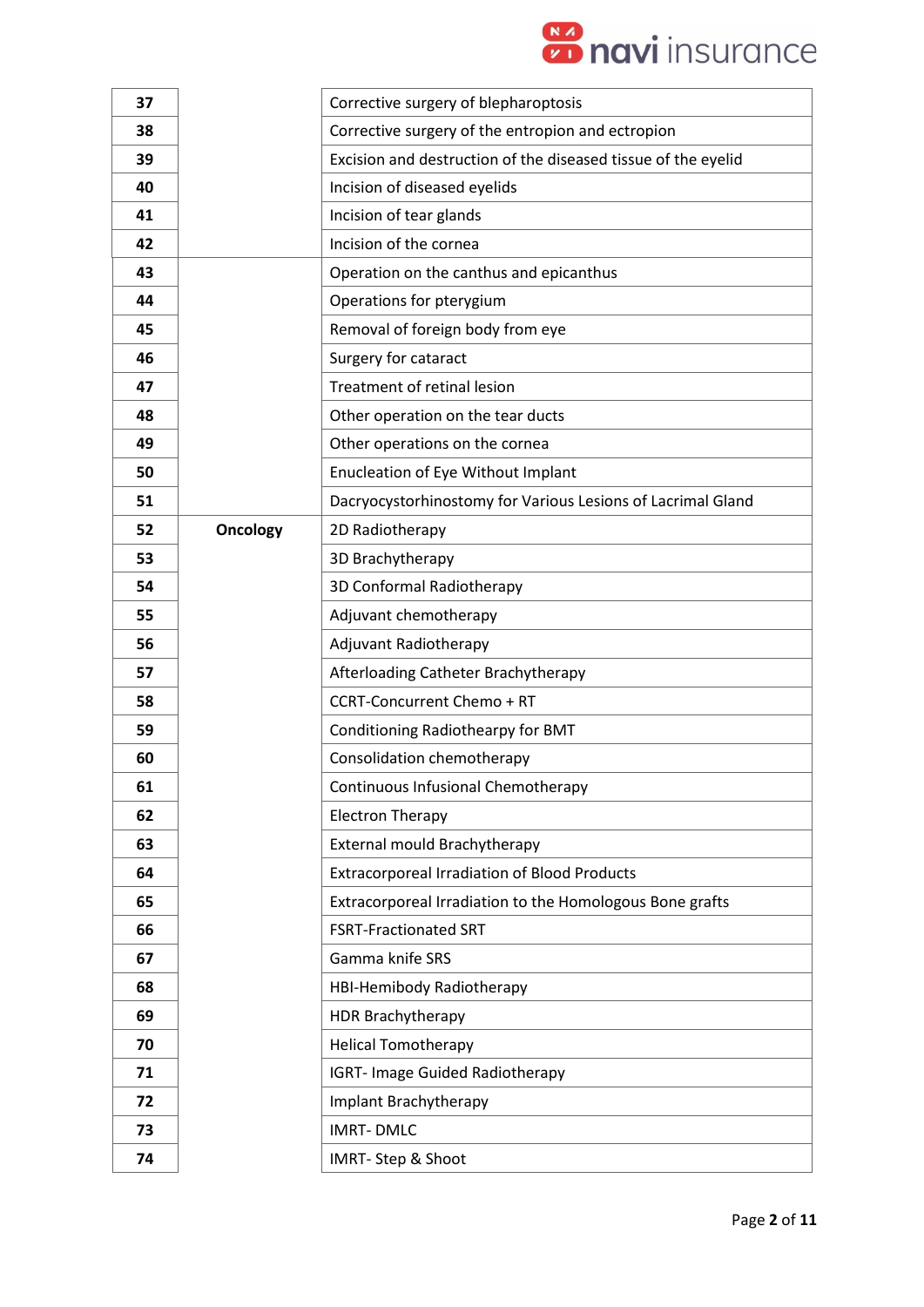

| 75  |                        | Induction chemotherapy                             |
|-----|------------------------|----------------------------------------------------|
| 76  |                        | <b>Infusional Bisphosphonates</b>                  |
| 77  |                        | <b>Infusional Chemotherapy</b>                     |
| 78  |                        | Infusional Targeted therapy                        |
| 79  |                        | Interstitial Brachytherapy                         |
| 80  |                        | Intracavity Brachytherapy                          |
| 81  |                        | intraluminal Brachytherapy                         |
| 82  |                        | Intravesical Brachytherapy                         |
| 83  |                        | IV Push Chemotherapy                               |
| 84  |                        | LDR Brachytherapy                                  |
| 85  |                        | Maintenance chemotherapy                           |
| 86  |                        | Neoadjuvant chemotherapy                           |
| 87  |                        | Neoadjuvant radiotherapy                           |
| 88  |                        | Palliative chemotherapy                            |
| 89  |                        | Palliative Radiotherapy                            |
| 90  |                        | Radical chemotherapy                               |
| 91  |                        | <b>Radical Radiotherapy</b>                        |
| 92  |                        | <b>Rotational Arc Therapy</b>                      |
| 93  |                        | SBRT-Stereotactic Body Radiotherapy                |
| 94  |                        | SC administration of Growth Factors                |
| 95  |                        | SRS-Stereotactic Radiosurgery                      |
| 96  |                        | <b>SRT-Stereotactic Arc Therapy</b>                |
| 97  |                        | TBI- Total Body Radiotherapy                       |
| 98  |                        | Tele gamma therapy                                 |
| 99  |                        | <b>Telecesium Therapy</b>                          |
| 100 |                        | <b>Telecobalt Therapy</b>                          |
| 101 |                        | Template Brachytherapy                             |
| 102 |                        | <b>TSET-Total Electron Skin Therapy</b>            |
| 103 |                        | <b>VMAT-Volumetric Modulated Arc Therapy</b>       |
| 104 |                        | X-Knife SRS                                        |
| 105 | <b>Plastic Surgery</b> | Breast reconstruction surgery after mastectomy     |
| 106 |                        | Construction skin pedicle flap                     |
| 107 |                        | Fibro myocutaneous flap                            |
| 108 |                        | Gluteal pressure ulcer-Excision                    |
| 109 |                        | Muscle-skin graft duct fistula                     |
| 110 |                        | Muscle-skin graft, leg                             |
| 111 |                        | Myocutaneous flap                                  |
| 112 |                        | Plastic surgery to the floor of the mouth under GA |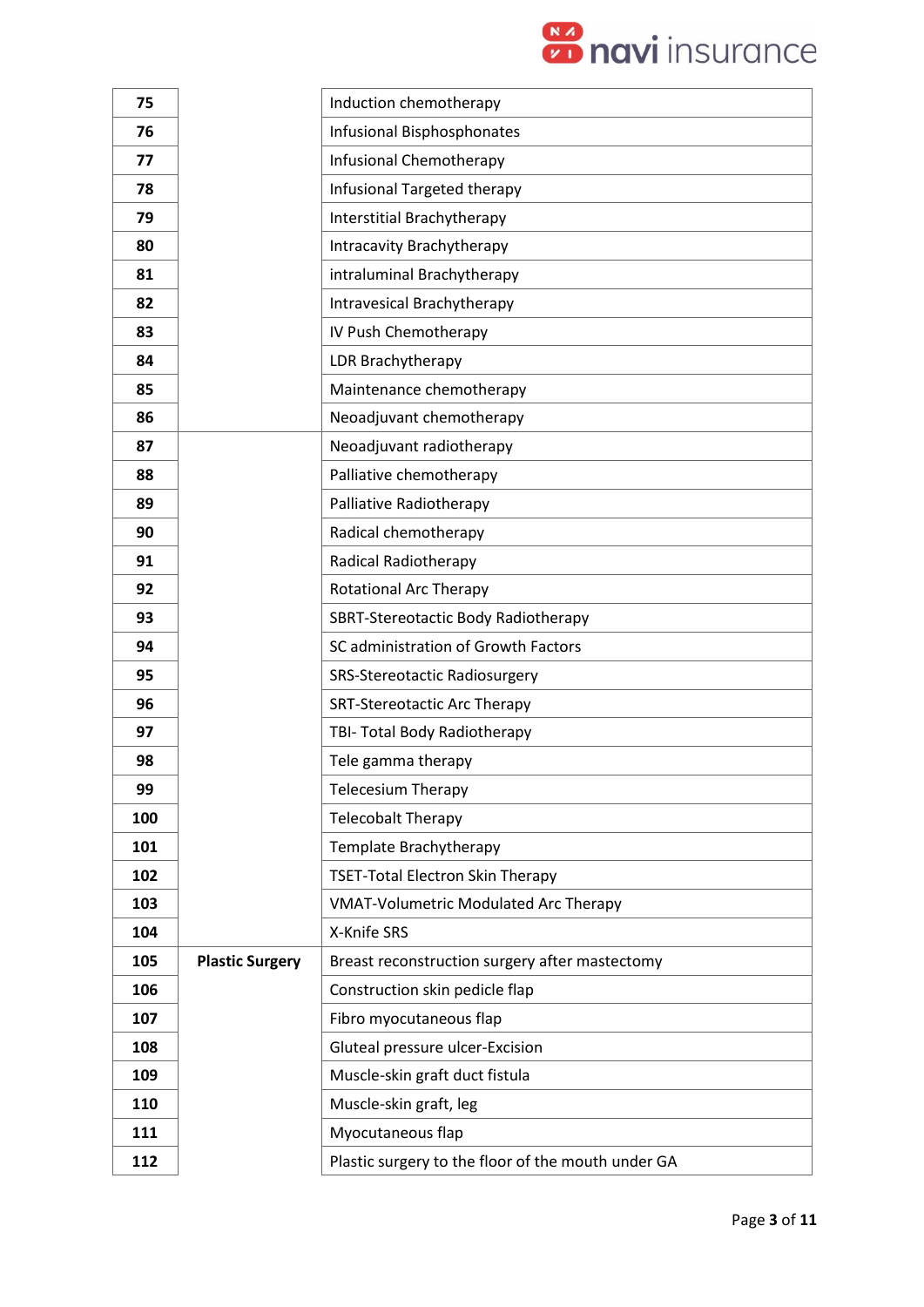

| 113 |                | Removal cartilage graft                         |
|-----|----------------|-------------------------------------------------|
| 114 |                | Removal of bone for graft                       |
| 115 |                | Sling operation for facial palsy                |
| 116 |                | Split Skin Grafting under RA                    |
| 117 |                | Wolfe skin graft                                |
| 118 | <b>Urology</b> | Anderson hynes operation                        |
| 119 |                | AV fistula - wrist                              |
| 120 |                | <b>Bladder Neck Incision</b>                    |
| 121 |                | Cystoscopic Litholapaxy                         |
| 122 |                | Cystoscopy & Biopsy                             |
| 123 |                | Cystoscopy and "SLING" procedure.               |
| 124 |                | Cystoscopy and removal of FB                    |
| 125 |                | Cystoscopy and removal of polyp                 |
| 126 |                | Drainage of prostate abscess                    |
| 127 |                | <b>ESWL</b>                                     |
| 128 |                | Excision of urethral diverticulum               |
| 129 |                | Excision of urethral prolapse                   |
| 130 |                | Frenular tear repair                            |
| 131 |                | Haemodialysis                                   |
| 132 |                | injury prepuce-circumcision                     |
| 133 |                | Kidney endoscopy and biopsy                     |
| 134 |                | Meatotomy for meatal stenosis                   |
| 135 |                | Mega-ureter reconstruction                      |
| 136 |                | Orchiectomy                                     |
| 137 |                | Paraphimosis surgery                            |
| 138 |                | Percutaneous nephrostomy                        |
| 139 |                | Removal of urethral Stone                       |
| 140 |                | Repair of penile torsion                        |
| 141 |                | Suprapubic cystostomy                           |
| 142 |                | Surgery filarial scrotum                        |
| 143 |                | Surgery for fournier's gangrene scrotum         |
| 144 |                | Surgery for pelvi ureteric junction obstruction |
| 145 |                | Surgery for watering can perineum               |
| 146 |                | TUNA- prostate                                  |
| 147 |                | Ureter endoscopy and treatment                  |
| 148 |                | URSL with lithotripsy                           |
| 149 |                | URSL with stenting                              |
| 150 |                | Vesico ureteric reflux correction               |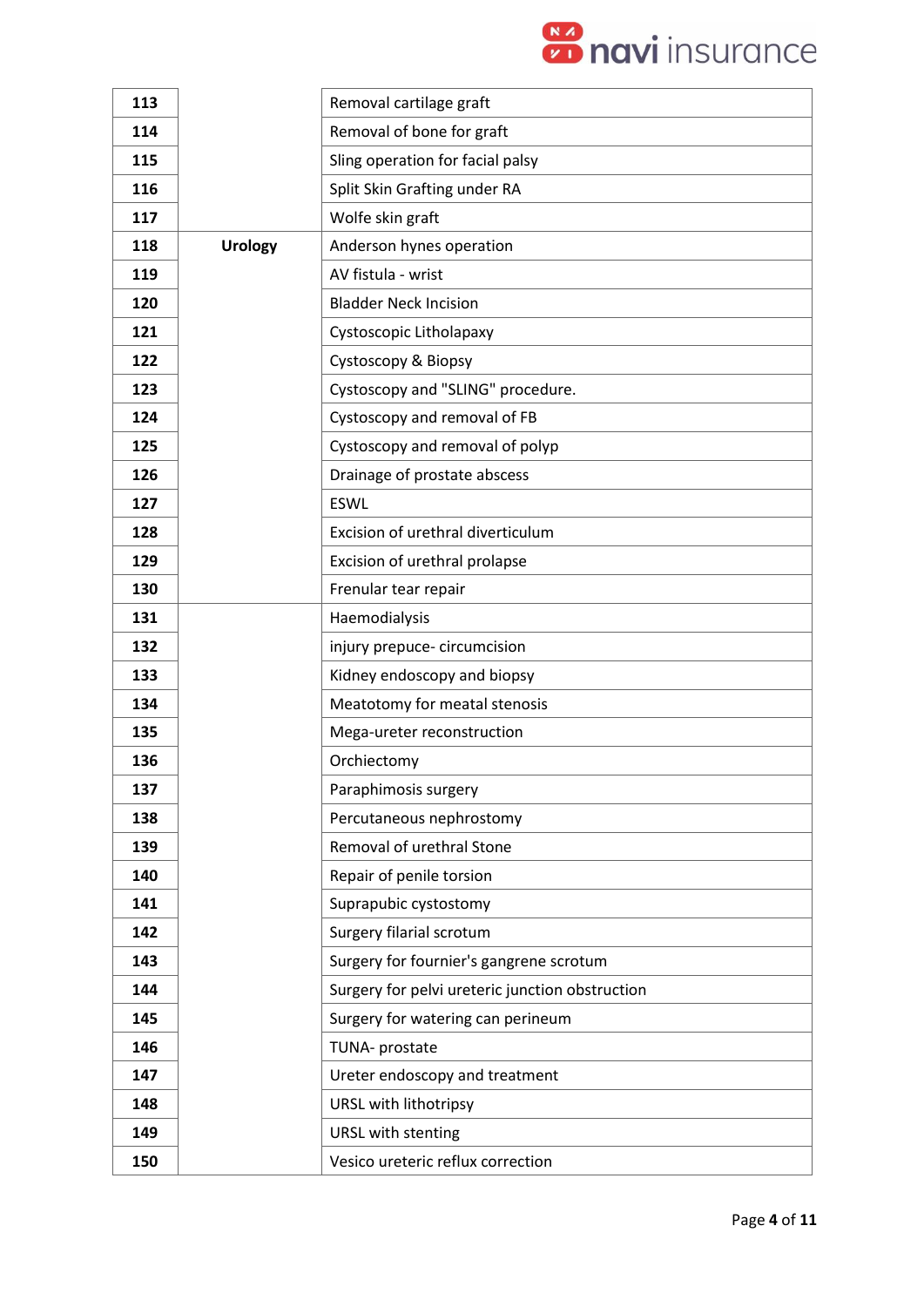

| 151 | <b>Neurology</b>        | Diagnostic cerebral angiography              |
|-----|-------------------------|----------------------------------------------|
| 152 |                         | Entrapment neuropathy Release                |
| 153 |                         | Epidural steroid injection                   |
| 154 |                         | Facial nerve physiotherapy                   |
| 155 |                         | Glycerol rhizotomy                           |
| 156 |                         | Intrathecal Baclofen therapy                 |
| 157 |                         | Motor cortex stimulation                     |
| 158 |                         | Muscle biopsy                                |
| 159 |                         | Nerve biopsy                                 |
| 160 |                         | Percutaneous Cordotomy                       |
| 161 |                         | Spinal cord stimulation                      |
| 162 |                         | <b>Stereotactic Radiosurgery</b>             |
| 163 |                         | Ventriculoatrial shunt                       |
| 164 |                         | VP shunt                                     |
| 165 | <b>Thoracic Surgery</b> | Brochoscopic treatment of bleeding lesion    |
| 166 |                         | Brochoscopic treatment of fistula / stenting |
| 167 |                         | Bronchoalveolar lavage & biopsy              |
| 168 |                         | <b>Coronary Angiography</b>                  |
| 169 |                         | Direct Laryngoscopy with biopsy              |
| 170 |                         | <b>EBUS + Biopsy</b>                         |
| 171 |                         | Endoscopic thoracic sympathectomy            |
| 172 |                         | Laser Ablation of Barrett's oesophagus       |
| 173 |                         | Pleurodesis                                  |
| 174 |                         | Thoracoscopy and Lung Biopsy                 |
| 175 |                         | Thoracoscopy and pleural biopsy              |
| 176 |                         | Thoracoscopy assisted empyema drainage       |
| 177 |                         | Thoracoscopy ligation thoracic duct          |
| 178 | Gastroenterology        | Colonoscopy , lesion removal                 |
| 179 |                         | Colonoscopy stenting of stricture            |
| 180 |                         | Construction of gastrostomy tube             |
| 181 |                         | <b>ERCP</b>                                  |
| 182 |                         | ERCP + placement of biliary stents           |
| 183 |                         | ERCP and choledochoscopy                     |
| 184 |                         | ERCP and papillotomy                         |
| 185 |                         | ERCP and sphincterotomy                      |
| 186 |                         | Esophageal stent placement                   |
| 187 |                         | Esophagoscope and sclerosant injection       |
| 188 |                         | EUS + aspiration pancreatic cyst             |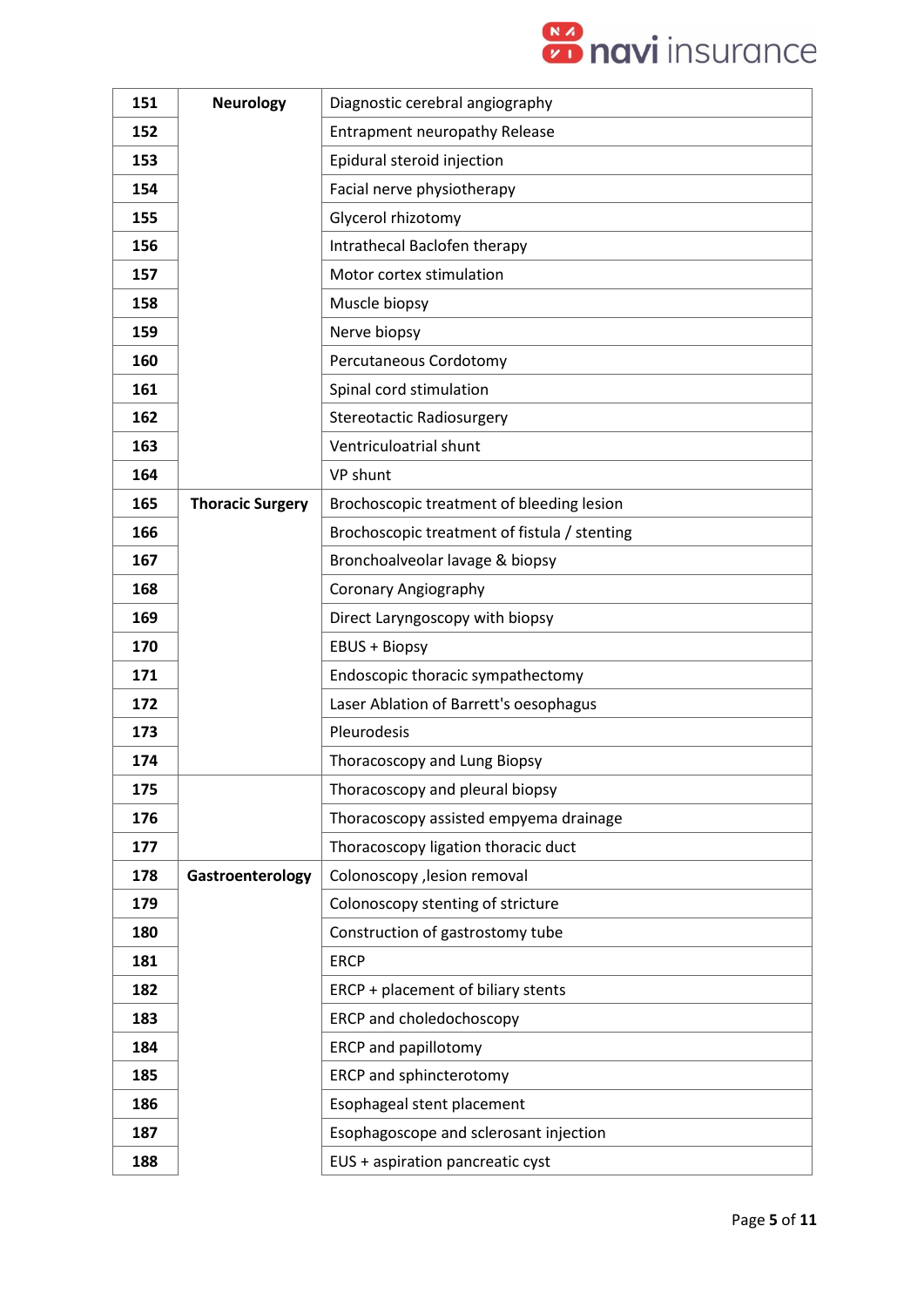

| 189 |                        | EUS + coeliac node biopsy                        |
|-----|------------------------|--------------------------------------------------|
| 190 |                        | EUS + submucosal resection                       |
| 191 |                        | EUS and pancreatic pseudo cyst drainage          |
| 192 |                        | Pancreatic pseudocyst EUS & drainage             |
| 193 |                        | Percutaneous Endoscopic Gastrostomy              |
| 194 |                        | Proctosigmoidoscopy volvulus detorsion           |
| 195 |                        | RF ablation for barrett's Esophagus              |
| 196 |                        | Sigmoidoscopy                                    |
| 197 |                        | Small bowel endoscopy (therapeutic)              |
| 198 | <b>General Surgery</b> | Abscess-Decompression                            |
| 199 |                        | Axillary lymphadenectomy                         |
| 200 |                        | Breast abscess I& D                              |
| 201 |                        | Cervical lymphadenectomy                         |
| 202 |                        | <b>Circumcision for Trauma</b>                   |
| 203 |                        | Colonoscopy                                      |
| 204 |                        | Colostomy                                        |
| 205 |                        | colostomy closure                                |
| 206 |                        | Drainage of pyelonephrosis / perinephric abscess |
| 207 |                        | Epididymectomy                                   |
| 208 |                        | ERCP - Bile duct stone removal                   |
| 209 |                        | ERCP - pancreatic duct stone removal             |
| 210 |                        | <b>Esophageal Growth stent</b>                   |
| 211 |                        | <b>Eversion of Sac</b>                           |
| 212 |                        | <b>Excision of Cervical RIB</b>                  |
| 213 |                        | Excision of Ranula under GA                      |
| 214 |                        | <b>Feeding Gastrostomy</b>                       |
| 215 |                        | Feeding Jejunostomy                              |
| 216 |                        | Fibroadenoma breast excision                     |
| 217 |                        | Fissure in Ano-fissurectomy                      |
| 218 |                        | Fissure in ano sphincterotomy                    |
| 219 |                        | Glossectomy                                      |
| 220 |                        | Surgical treatment of Hydrocele                  |
| 221 |                        | Ileostomy                                        |
| 222 |                        | Ileostomy closure                                |
| 223 |                        | Incision and drainage of Abscess                 |
| 224 |                        | Incision of a pilonidal sinus / abscess          |
| 225 |                        | Infected keloid excision                         |
| 226 |                        | Infected lipoma excision                         |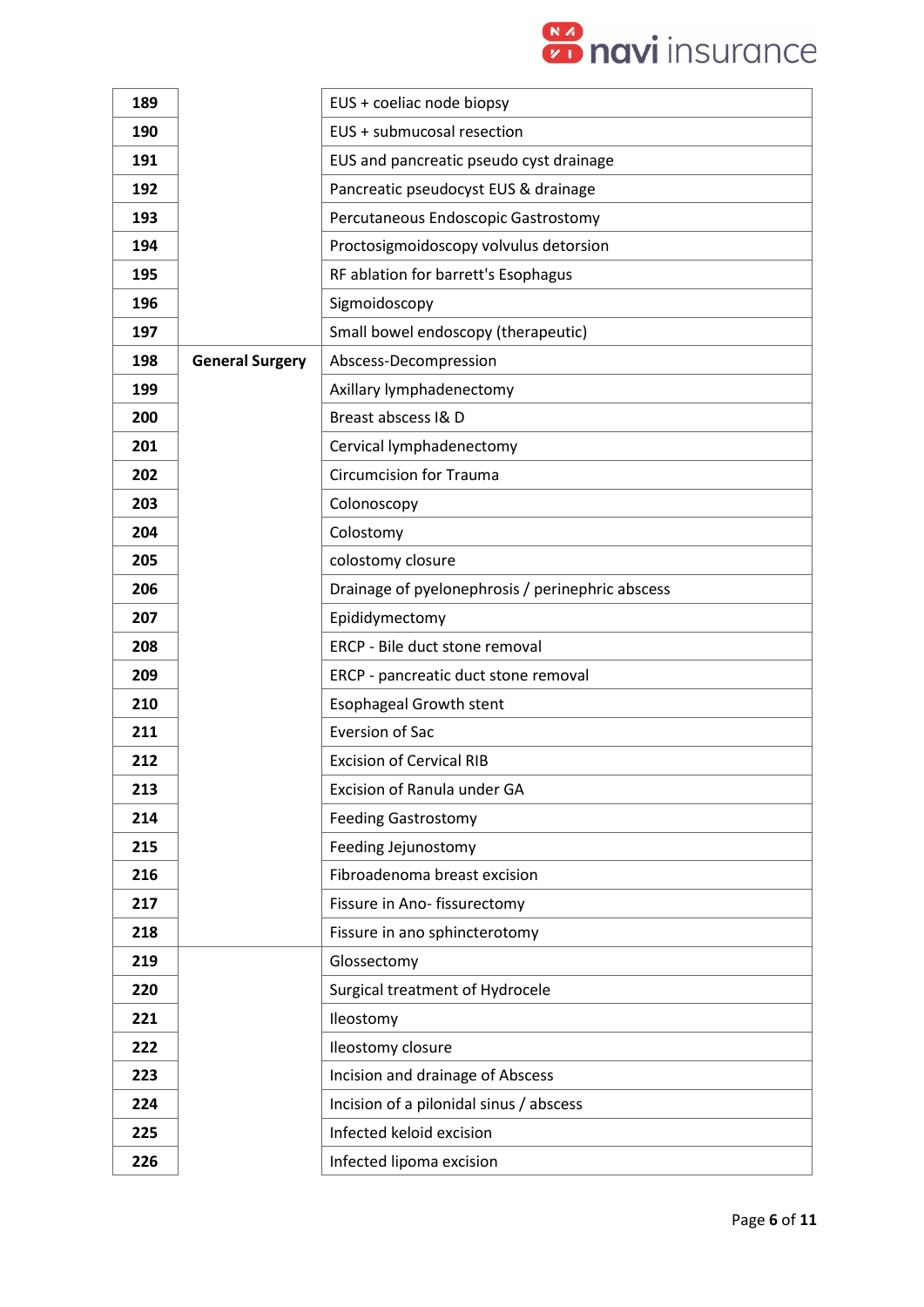

| 227 | Infected sebaceous cyst                                   |
|-----|-----------------------------------------------------------|
| 228 | Inguinal lymphadenectomy                                  |
| 229 | Intersphincteric abscess incision and drainage            |
| 230 | Jaboulay's Procedure                                      |
| 231 | Laparoscopic cardiomyotomy (Hellers)                      |
| 232 | Laparoscopic pyloromyotomy (Ramstedt)                     |
| 233 | Laparoscopicreduction of intussusception                  |
| 234 | Liver Abscess- catheter drainage                          |
| 235 | Lord's plication                                          |
| 236 | Maximal anal dilatation                                   |
| 237 | Meatoplasty                                               |
| 238 | Microdochectomy breast                                    |
| 239 | Oesophageal varices Sclerotherapy                         |
| 240 | Oesophagoscopy and biopsy of growth oesophagus            |
| 241 | PAIR Procedure of Hydatid Cyst liver                      |
| 242 | Pancreatic Pseudocysts Endoscopic Drainage                |
| 243 | Parastomal hernia                                         |
| 244 | Perianal abscess I&D                                      |
| 245 | Perianal hematoma Evacuation                              |
| 246 | Photodynamic therapy or esophageal tumour and Lung tumour |
| 247 | Piles                                                     |
| 248 | Pneumatic reduction of intussusception                    |
| 249 | Polypectomy colon                                         |
| 250 | Prolapsed colostomy- Correction                           |
| 251 | Psoas Abscess Incision and Drainage                       |
| 252 | <b>Resection of Salivary Gland</b>                        |
| 253 | Rigid Oesophagoscopy for dilation of benign Strictures    |
| 254 | Rigid Oesophagoscopy for FB removal                       |
| 255 | Rigid Oesophagoscopy for Plummer vinson syndrome          |
| 256 | <b>Scalp Suturing</b>                                     |
| 257 | Scrotoplasty                                              |
| 258 | Sentinel node biopsy                                      |
| 259 | Sentinel node biopsy malignant melanoma                   |
| 260 | Splenic abscesses Laparoscopic Drainage                   |
| 261 | Subcutaneous mastectomy                                   |
| 262 | Submandibular salivary duct stone removal                 |
| 263 | <b>Surgery for fracture Penis</b>                         |
| 264 | Surgical treatment of varicocele                          |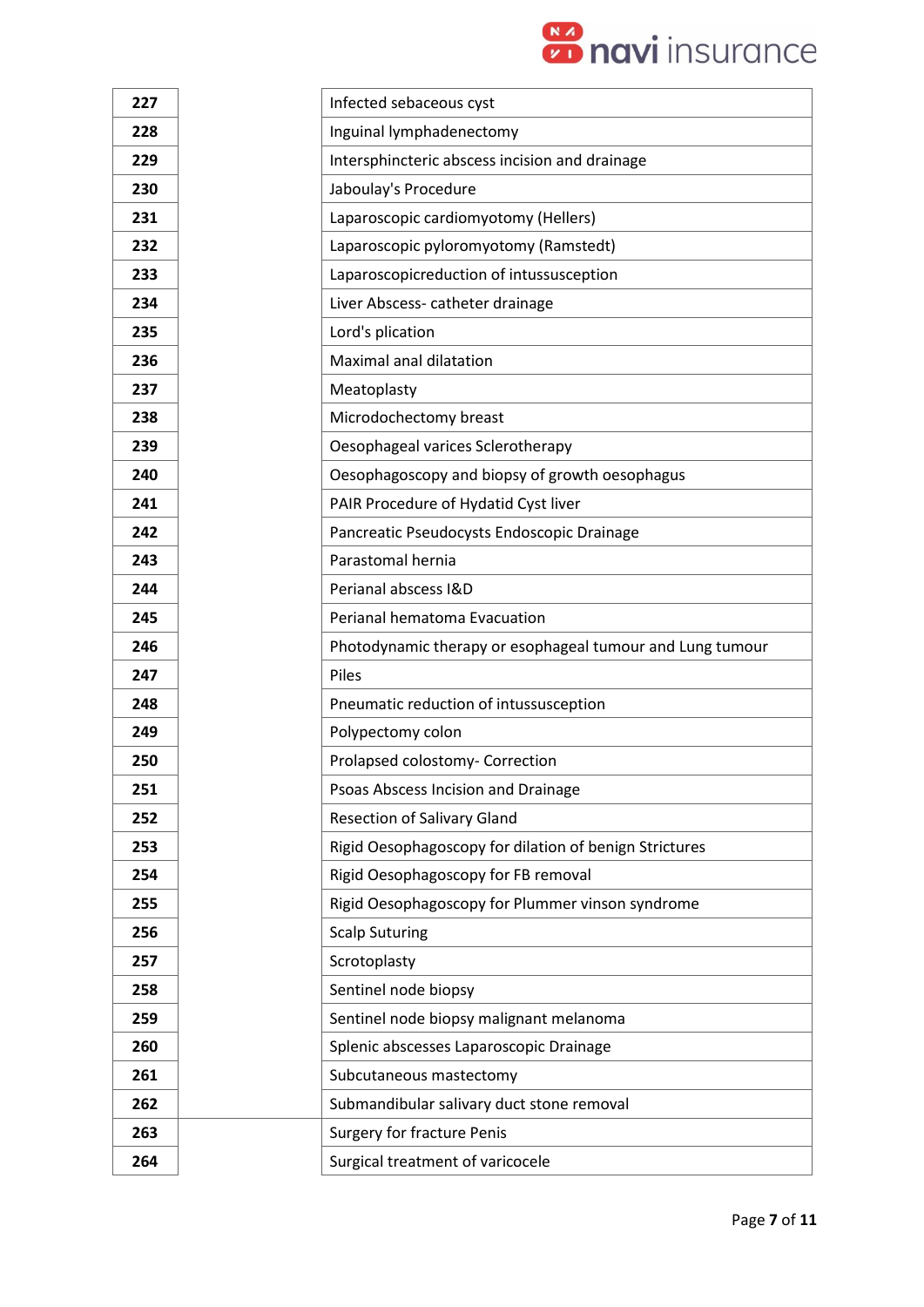

| 265 |                   | Suturing of lacerations                                              |
|-----|-------------------|----------------------------------------------------------------------|
| 266 |                   | <b>Testicular biopsy</b>                                             |
| 267 |                   | Thyroid abscess Incision and Drainage                                |
| 268 |                   | TIPS procedure for portal hypertension                               |
| 269 |                   | Tru cut liver biopsy                                                 |
| 270 |                   | UGI scopy and injection of adrenaline, sclerosants - bleeding ulcers |
| 271 |                   | UGI scopy and Polypectomy oesophagus                                 |
| 272 |                   | UGI Scopy and Polypectomy stomach                                    |
| 273 |                   | Varicose veins legs - Injection sclerotherapy                        |
| 274 |                   | Wound debridement and Cover                                          |
| 275 |                   | ZADEK's Nail bed excision                                            |
| 276 | <b>Orthopedic</b> | Abscess knee joint drainage                                          |
| 277 |                   | Amputation follow-up surgery                                         |
| 278 |                   | Amputation of metacarpal bone                                        |
| 279 |                   | Arthroplasty                                                         |
| 280 |                   | Arthroscopic Meniscle repiar                                         |
| 281 |                   | Arthroscopic Repair of ACL tear knee                                 |
| 282 |                   | Arthroscopic repair of PCL tear knee                                 |
| 283 |                   | Arthroscopic Shoulder surgery                                        |
| 284 |                   | Arthrotomy Hip joint                                                 |
| 285 |                   | Aspiration of Hematoma                                               |
| 286 |                   | Biopsy elbow joint lining                                            |
| 287 |                   | Biopsy finger joint lining                                           |
| 288 |                   | Calcaneum spur hydrocort injection                                   |
| 289 |                   | Carpal tunnel release                                                |
| 290 |                   | Closed reduction and external fixation                               |
| 291 |                   | Closed reduction of dislocation / Fracture                           |
| 292 |                   | Decompress forearm space                                             |
| 293 |                   | Elbow arthroscopy                                                    |
| 294 |                   | Excision of dupuytren's contracture                                  |
| 295 |                   | Excision of various lesions in Coccyx                                |
| 296 |                   | Exploration of ankle joint                                           |
| 297 |                   | Fixation of knee joint                                               |
| 298 |                   | Ganglion wrist hyalase injection                                     |
| 299 |                   | Haemarthrosis knee-lavage                                            |
| 300 |                   | Implant removal minor                                                |
| 301 |                   | Incision of foot fascia                                              |
| 302 |                   | Intra articular steroid injection                                    |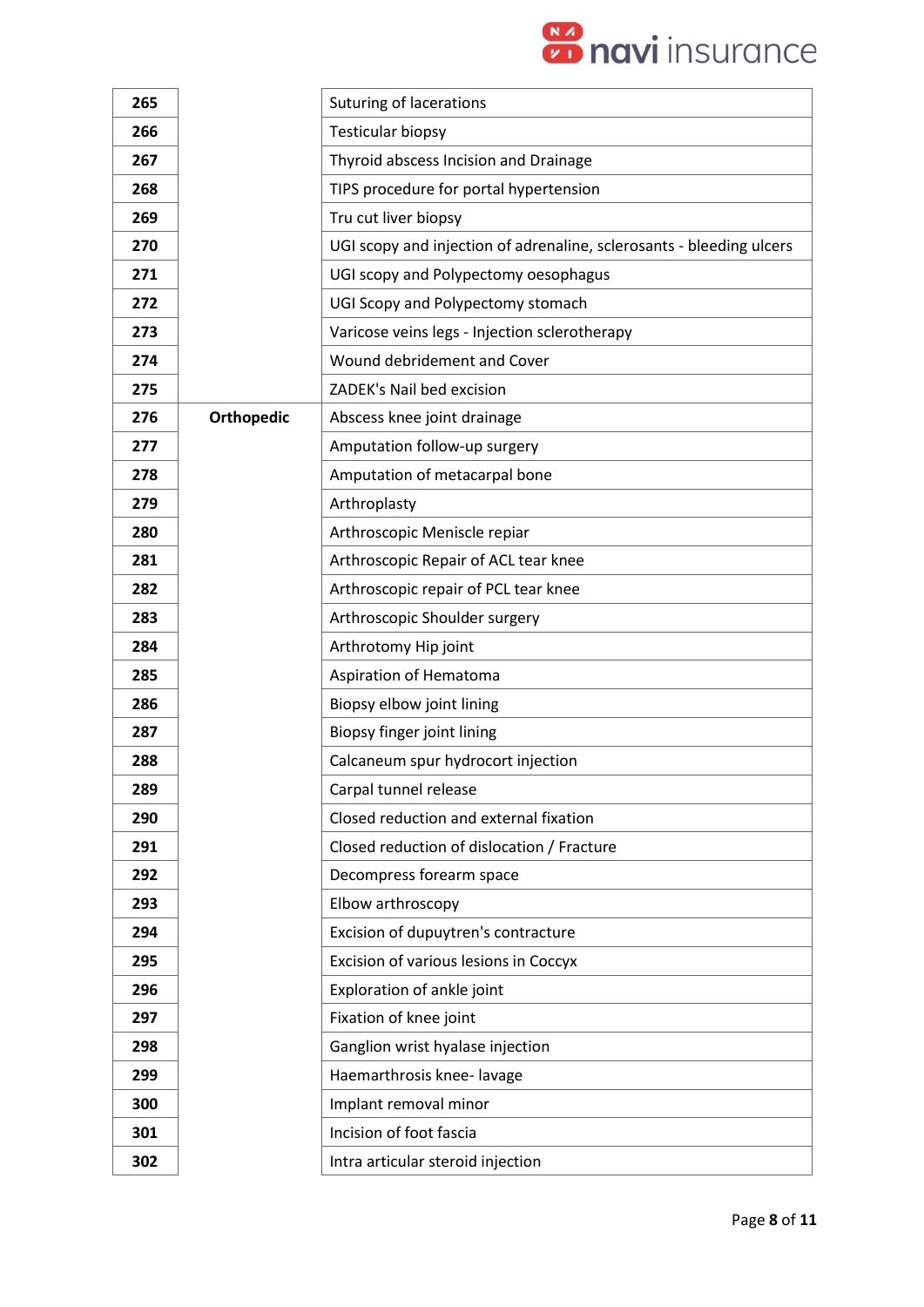

| 303 |                           | Joint Aspiration - Diagnostic / Theraputic             |
|-----|---------------------------|--------------------------------------------------------|
| 304 |                           | K wire removal                                         |
| 305 |                           | Lengthening of hand tendon                             |
| 306 |                           | Lengthening of thigh tendons                           |
| 307 |                           | ORIF with K wire fixation- small bones                 |
| 308 |                           | ORIF with plating- Small long bones                    |
| 309 |                           | Partial removal of metatarsal                          |
| 310 |                           | Partial removal of rib                                 |
| 311 |                           | POP application under GA                               |
| 312 |                           | Release of midfoot joint                               |
| 313 |                           | Release of thumb contracture                           |
| 314 |                           | Removal of elbow bursa                                 |
| 315 |                           | Removal of fracture pins/ nails                        |
| 316 |                           | Removal of knee cap bursa                              |
| 317 |                           | Removal of tumor of arm/ elbow under RA/GA             |
| 318 |                           | Removal of wrist prosthesis                            |
| 319 |                           | Remove/graft bone lesion                               |
| 320 |                           | Repair of knee joint                                   |
| 321 |                           | Repair of ruptured tendon                              |
| 322 |                           | Revision of neck muscle (Torticollis release)          |
| 323 |                           | Revision/Removal of Knee cap                           |
| 324 |                           | Surgery of bunion                                      |
| 325 |                           | Syme's amputation                                      |
| 326 |                           | Tendon lengthening                                     |
| 327 |                           | Tendon shortening                                      |
| 328 |                           | Tendon transfer procedure                              |
| 329 |                           | Tennis elbow release                                   |
| 330 |                           | Treatment fracture of radius & ulna                    |
| 331 |                           | Treatment of clavicle dislocation                      |
| 332 |                           | Treatment of foot dislocation                          |
| 333 |                           | Treatment of fracture of ulna                          |
| 334 |                           | Treatment of scapula fracture                          |
| 335 |                           | Treatment of sesamoid bone fracture                    |
| 336 |                           | Treatment of shoulder dislocation                      |
| 337 |                           | Excision of any other bursitis                         |
| 338 | <b>Paediatric surgery</b> | Cystic hygroma - Injection treatment                   |
| 339 |                           | <b>Detorsion of torsion Testis</b>                     |
| 340 |                           | Dilatation of accidental caustic stricture oesophageal |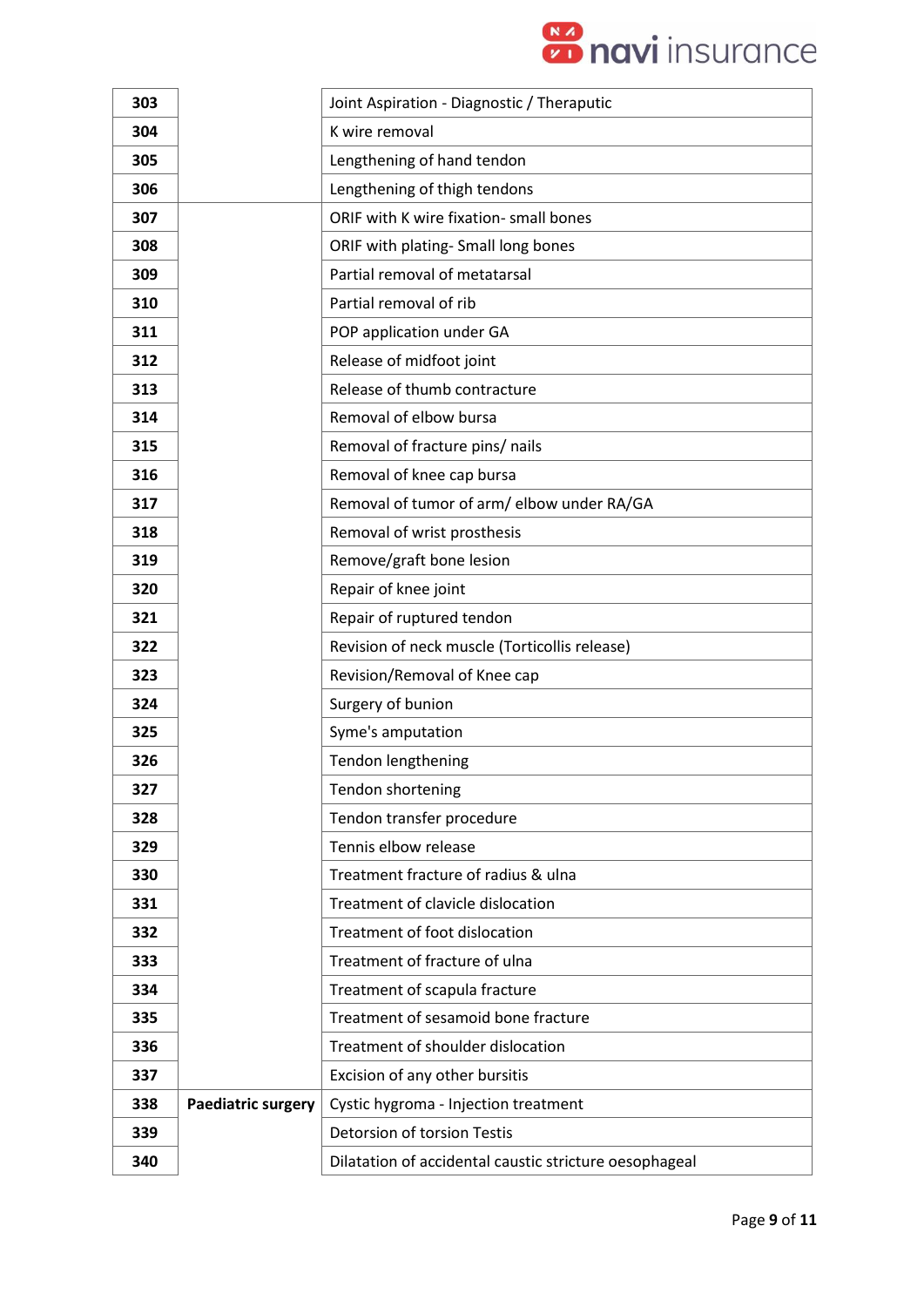

| 341 |             | EUA + biopsy multiple fistula in ano                  |
|-----|-------------|-------------------------------------------------------|
| 342 |             | Excision Juvenile polyps rectum                       |
| 343 |             | Excision of cervical teratoma                         |
| 344 |             | Excision of fistula-in-ano                            |
| 345 |             | Excision of soft tissue rhabdomyosarcoma              |
| 346 |             | <b>Excision Sigmoid Polyp</b>                         |
| 347 |             | High Orchidectomy for testis tumours                  |
| 348 |             | Infantile Hypertrophic Pyloric Stenosis pyloromyotomy |
| 349 |             | Lap. Abdominal exploration in cryptorchidism          |
| 350 |             | Mediastinal lymph node biopsy                         |
| 351 |             | Orchidopexy for undescended testis                    |
| 352 |             | <b>Presacral Teratomas Excision</b>                   |
| 353 |             | Rectal prolapse (Delorme's procedure)                 |
| 354 |             | Rectal-Myomectomy                                     |
| 355 |             | Removal of vesical stone                              |
| 356 |             | <b>Sternomastoid Tenotomy</b>                         |
| 357 |             | Vaginoplasty                                          |
| 358 | Gynaecology | <b>Bartholin Cyst excision</b>                        |
| 359 |             | Conization                                            |
| 360 |             | Cryocauterisation of Cervix                           |
| 361 |             | <b>Dilatation and Curettage</b>                       |
| 362 |             | <b>Endometrial ablation</b>                           |
| 363 |             | Hymenectomy (imperforate Hymen)                       |
| 364 |             | Hysteroscopic adhesiolysis                            |
| 365 |             | Hysteroscopic removal of myoma                        |
| 366 |             | Hysteroscopic resection of endometrial polyp          |
| 367 |             | Hysteroscopic resection of fibroid                    |
| 368 |             | Hysteroscopic resection of septum                     |
| 369 |             | Laparoscopic cystectomy                               |
| 370 |             | Laparoscopic Myomectomy                               |
| 371 |             | Laparoscopic oophorectomy                             |
| 372 |             | Laparoscopic cyst excision                            |
| 373 |             | Large loop excision of the transformation zone        |
| 374 |             | Loop Electrosurgical excision procedure               |
| 375 |             | MIRENA insertion for therapeutic use                  |
| 376 |             | Pelvic floor repair (excluding Fistula repair)        |
| 377 |             | Polypectomy                                           |
| 378 |             | Repair of vagina (vaginal atresia)                    |